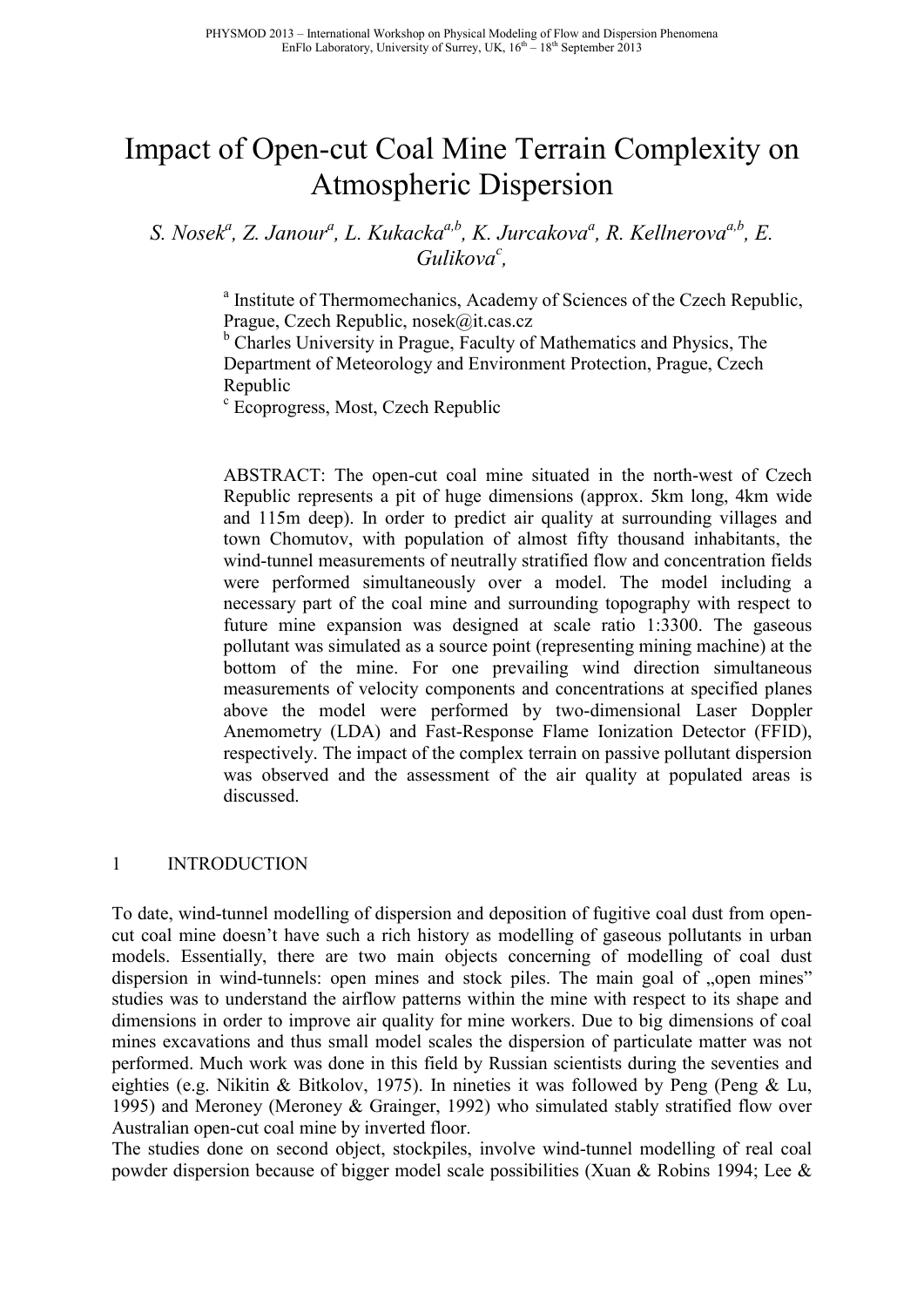Park 2000). The work of Xuan and Robins (1994) revealed important relations between complex terrain (storage area with many buildings) and particulate matter dispersion: turbulence enhanced by terrain complexity reduces threshold wind speeds and increases emission and mean deposition of coal dust.

In this study we present approach used only by Meroney (Meroney & Grainger, 1992) so far where the atmospheric dispersion of gaseous pollutant above the open-cut mine was simulated by helium/air tracer gas mixtures in the stratified flow. The combination of residual coal and oil shale, caused by mining processes, with moisture resulting in dangerous fumes and smokes was main justification of the study. We decided to model neutrally stratified flow instead and simulate the point source representing mining machine at the bottom of the mine for which we used ethane as a tracer gas. Because of better diffusivity and lower density of ethane contrary to coal dust, we assume that we also modelled the worst case of atmospheric dispersion from possible pollutants.

# 2 EYPERIMENTAL SET-UP

# 2.1 Wind tunnel

For experiment an open low-speed wind tunnel of Institute of Thermomechanics Academy of Sciences of the Czech Republic in Nový Knín was used. The tunnel is 1.5m wide and 1.5m high and consists of two main sections: 20m long section for development of appropriate boundary layer and 2m long test section where the measurements above the model are performed. For our case of small scale ratio (1:3300) the development section was kept empty, without any roughness elements and spires. Only 1.5m of special inclination smoothly connected to model relief was kept in development section. This special inclination reproduces topography of coal mine situated in front of the modelled area and was roughen by sand grains (size of the grains was smaller than 0.5mm) in order to achieve aerodynamically rough flow and appropriate characteristics of modelled atmospheric boundary layer.

# 2.2 Model

The modelled area was designed according to wind-tunnel dimensions and results from previous study (Nosek et al., 2013) on model scale 1:9000. A qualitative method based on laminar-turbulent analogy (Cermak, 1984) revealed the main flow field over the entire coal mine excavation and its importing surrounding topography. In Figure 1 is depicted the new model selection including a necessary part of the coal mine topography with respect to future coal mine expansion and surrounding populated areas (south part of town Chomutov, Droužkovice village). This selection resulted in total squared area of aprox. 5 x 5km and scale of 1:3300 according to win-tunnel dimensions.

The model was made of extruded polyurethane and manufactured by computer numerically controlled (CNC) machine with precision of 0.5mm. The special roughness of 0.5mm was applied by CNC machine for model surface as well as all necessary vegetatitions and urban areas were made manually for completeness (Fig. 2) in order to fullfill the aerodynamic roughness of moderatelly rough terrain. As a input data for CNC the geographic information system (GIS) was used.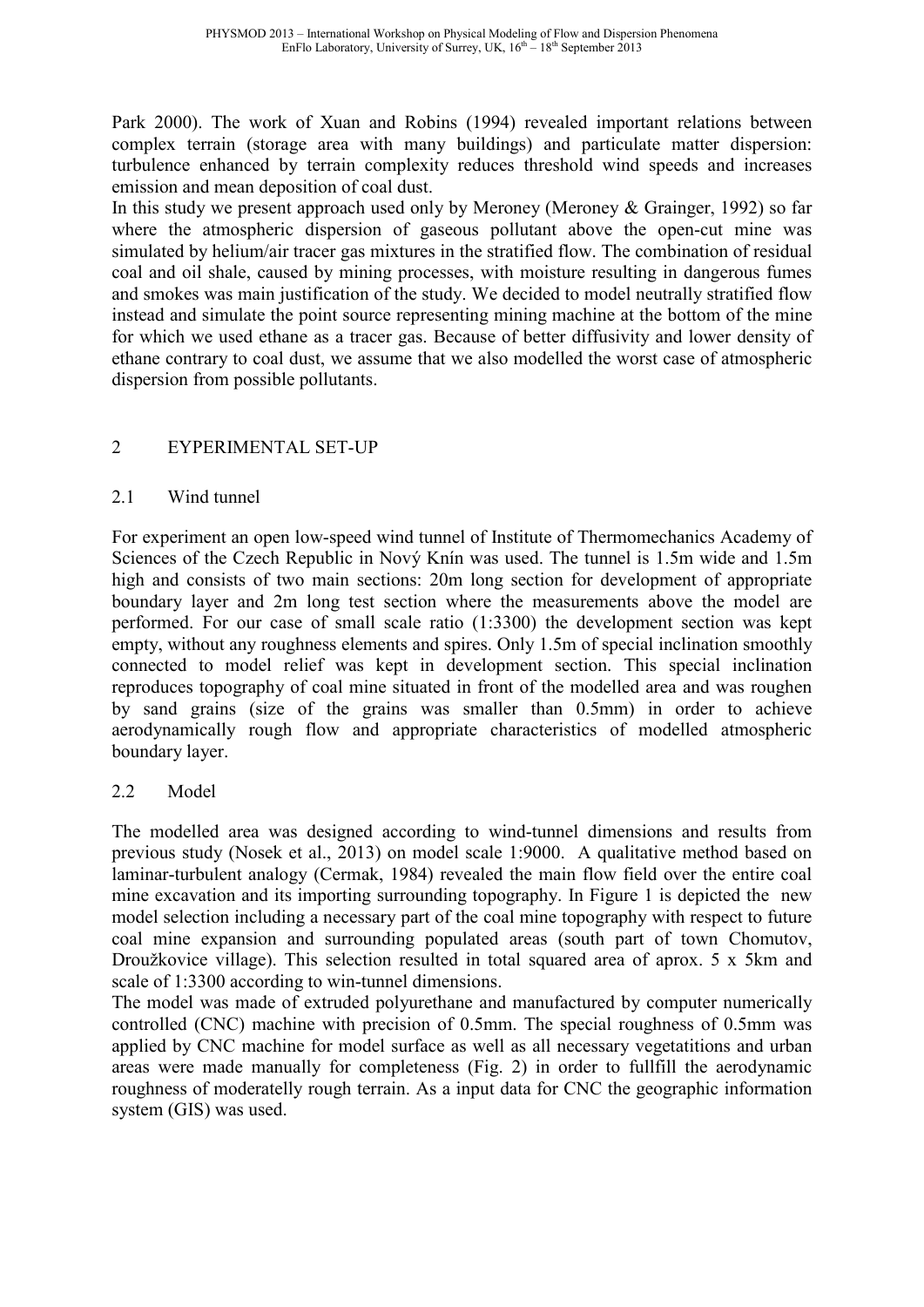

**Figure 1:** Selected modeled area (5 x 5km) with highlighted open-cut coal mine and characteristic orography of north-west part of Czech Republic. The prevailing wind direction is from west.



**Figure 2:** Left: entire model of scale ratio 1:3300 positioned at wind-tunnel including point source of pollutant (1) integrated at the bottom of special inclination smoothly connected to east end of coal mine (2), necessary vegetation (3), south part of town Chomutov (4) and village Droužkovice (5). Right: detail (taken from the wind direction) of the model and special inclination connetcted to model relief.

# 2.3 Measurement techniques

We used unique simultaneous point measurements of two velocity components and concentrations (see more in Kukačka et al. (2012)) by two-dimensional optical fibre Laser Doppler Anemometry (LDA) and Fast-response Flame Ionization Detector (FFID), respectively. Ethane was used as a tracer gas simulating passive pollutant for concentration measurements by FFID. The wind-tunnel free stream velocity was measured by Prandtl tube at fixed position in the centre of wind-tunnel 3m in front of the model and was used as a reference velocity (*uref*) for point measurements.

# 2.3 Boundary layer

As mentioned above in section 2.1 the boundary layer was simulated in 19.5m long development section without any roughness elements and vortex generators. Two– dimensional LDA measurements in vertical profile was performed above the centre of the special inclination 10cm in front of the model connection using a reference wind speed 5.2m/s. The vertical profile of dimensionless mean longitudinal velocity *u/uref*, turbulence profiles and turbulence spectra of *u* are compared with VDI profiles for moderately rough terrain (VDI, 2000) in Figure 3. Mean roughness length  $z_0 = 0.04$ m was obtained from the log fitting and power exponent  $\alpha = 0.13$  from power fitting. According to VDI (2000) for moderately rough terrain the  $z_0$  should be from 5.10<sup>-3</sup> to 10<sup>-1</sup> m and  $\alpha$  from 0.12 to 0.18. Thus, according to these parameters and Figure 3 we conclude that characteristic boundary layer for moderately rough type of terrain was modelled appropriately. Furthermore, the Reynolds number, averaging time and source strength independence was fulfilled as well.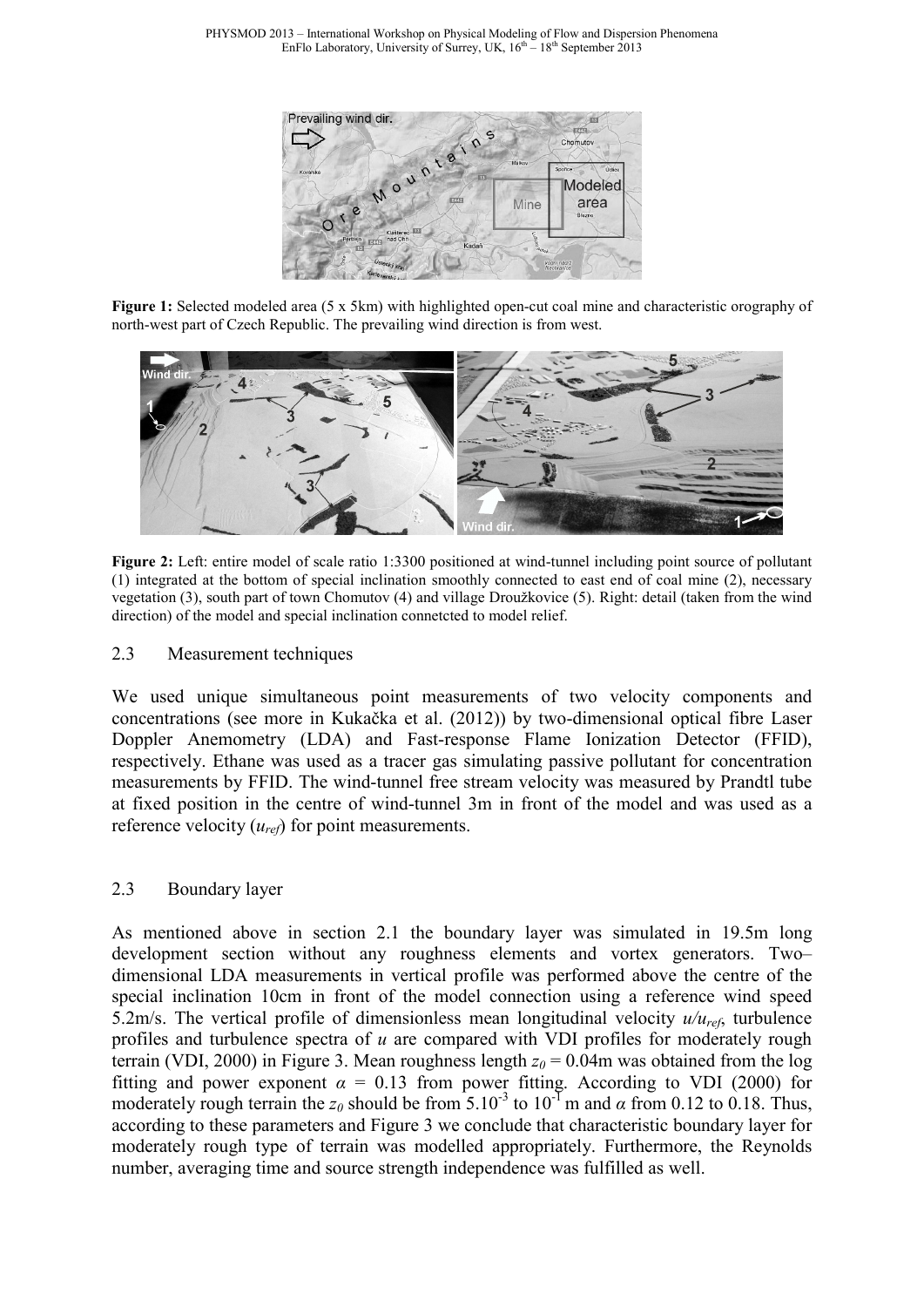

**Figure 3:** The vertical profile of dimensionless longitudal velocity  $u/u_{ref}$  (left), vertical profiles of turbulence intensities  $I_u$ ,  $I_w$  (middle) and turbulence spectra of *u* at full scale height 100m above the terrrain (right) of modelled boundary layer.

#### 3 RESULTS

There are displayed five measured vertical planes *yz* and one vertical plane *xz* on the model contour map in Figure 4 at dimensionless coordinates *x/h* and *y/h*, respectively, where *h* is a coal mine depth ( $h = 35$ mm, corresponding to 115m at full scale). The coordinate *x* is in parallel with wind direction and *z* is the height.

In following sections are presented only selected results from velocity (no figures) and concentration fileds (Fig. 6 and 7).



**Figure 4:** Measured vertical planes *yz* (vertical lines) and vertical plane *xz* (horizontal line). Note the elongated hill in the middle of the model (white contours).

#### 2.1 Velocity field

Mean dimensionless longitudinal  $u/u_{ref}$  and vertical  $w/u_{ref}$  velocity field were measured at six vertical planes *yz* and one vertical plane *xz*. The impact of mine escarpments, hill in the middle of the model and surface roughness (vegetation and urban areas) on both mean velocity fields was observed. The speed up of dimensionless longitudinal velocity was evident at the edges of mine escarpments and top of the hill. Even the magnitude of dimensionless vertical velocity *w/uref* was rather low the ascending effects was found near by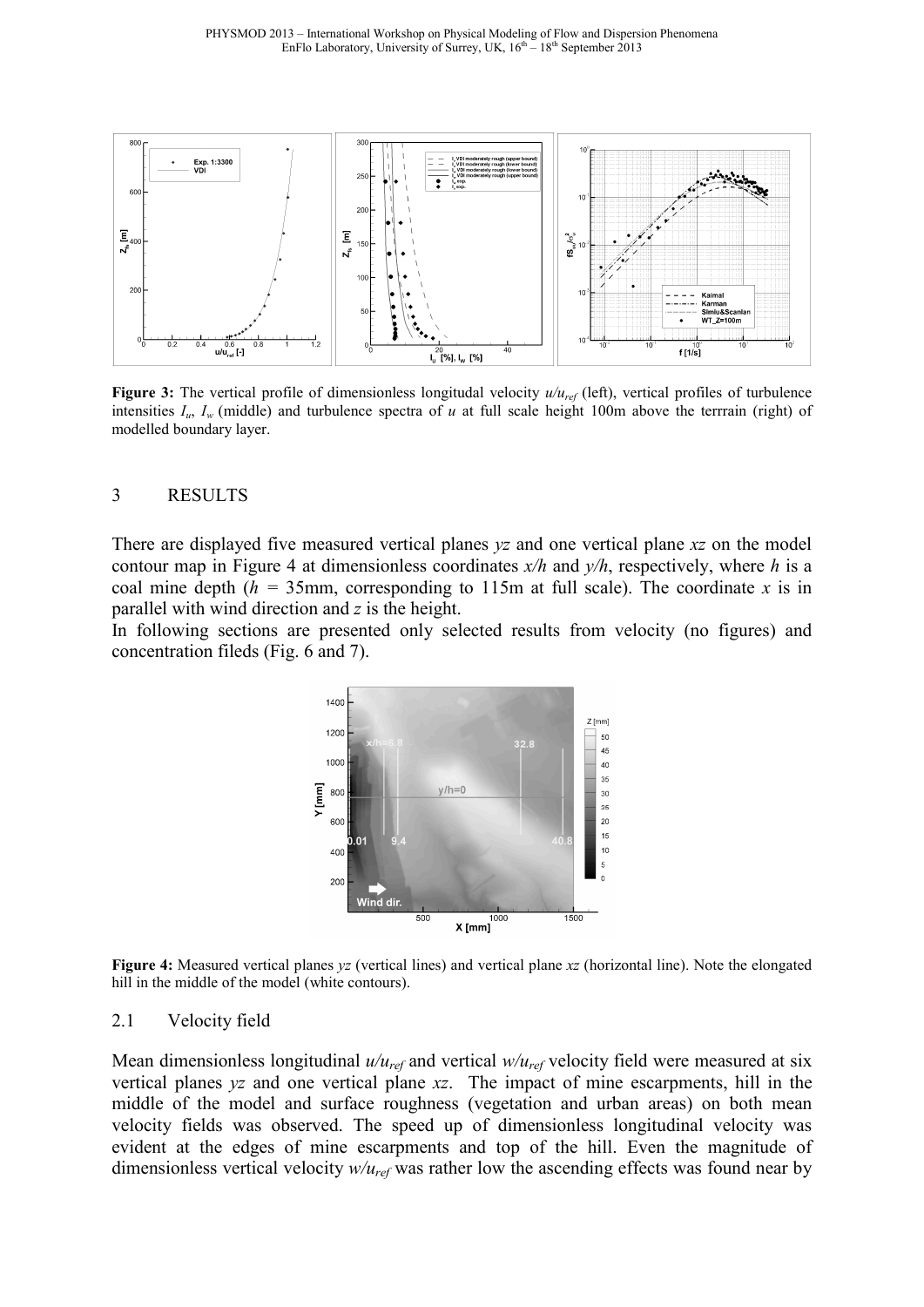the mine escarpments (position  $x/h = 6.8$  in Fig.4), upstream the slope of the hill and vegetation and urban areas (Fig. 2). The biggest descending effect occurs downstream the hill (position *x/h* 32.8 in Fig. 4).

Both longitudinal  $I_u$  and vertical  $I_w$  turbulence intensity higher than 20% correlated with topographic features of the model (e.g. mine escarpments) and with model surface roughness (vegetation, urban areas).

# 2.2 Concentration field

The dimensionless tracer gas concentration  $C^* = (Cu_{ref}H^2)/Q$  (where *C* is measured volume concentration, *H* is a vertical difference between the lowest and highest point in the model and *Q* is source emission volume flow) at vertical planes *xz* and vertical plane *yz* is presented in Figure 6 and 7, respectively. Form this figures we can see that the highest values of  $C^*$  ( $C^*$  $>$  4) are kept within the coal mine excavation ( $x/h$  < 10, Fig. 6) and behind the hill ( $x/h$   $>$  30, Fig. 6, and  $x/h = 32.8$ , Fig. 7) the values of  $C^*$  are at least four times ( $C^*$  < 1) lower than those in mine. Figure 7 for vertical planes  $x/h = 32.8$  and 40.8 demonstrates the shift of the plume centre from the contaminant source origin to the north direction (to populated area – Droužkovice village) by magnitude of  $y/h = 1$ . This can be explained mainly by effect of the flow around the hill.



**Figure 6:** Mean dimensionless tracer gas concentrations  $C^*$  at vertical plane  $xz$ .



**Figure 7:** Mean dimensionless tracer gas concentrations  $C^*$  at vertical planes  $yz$  (upstream view).